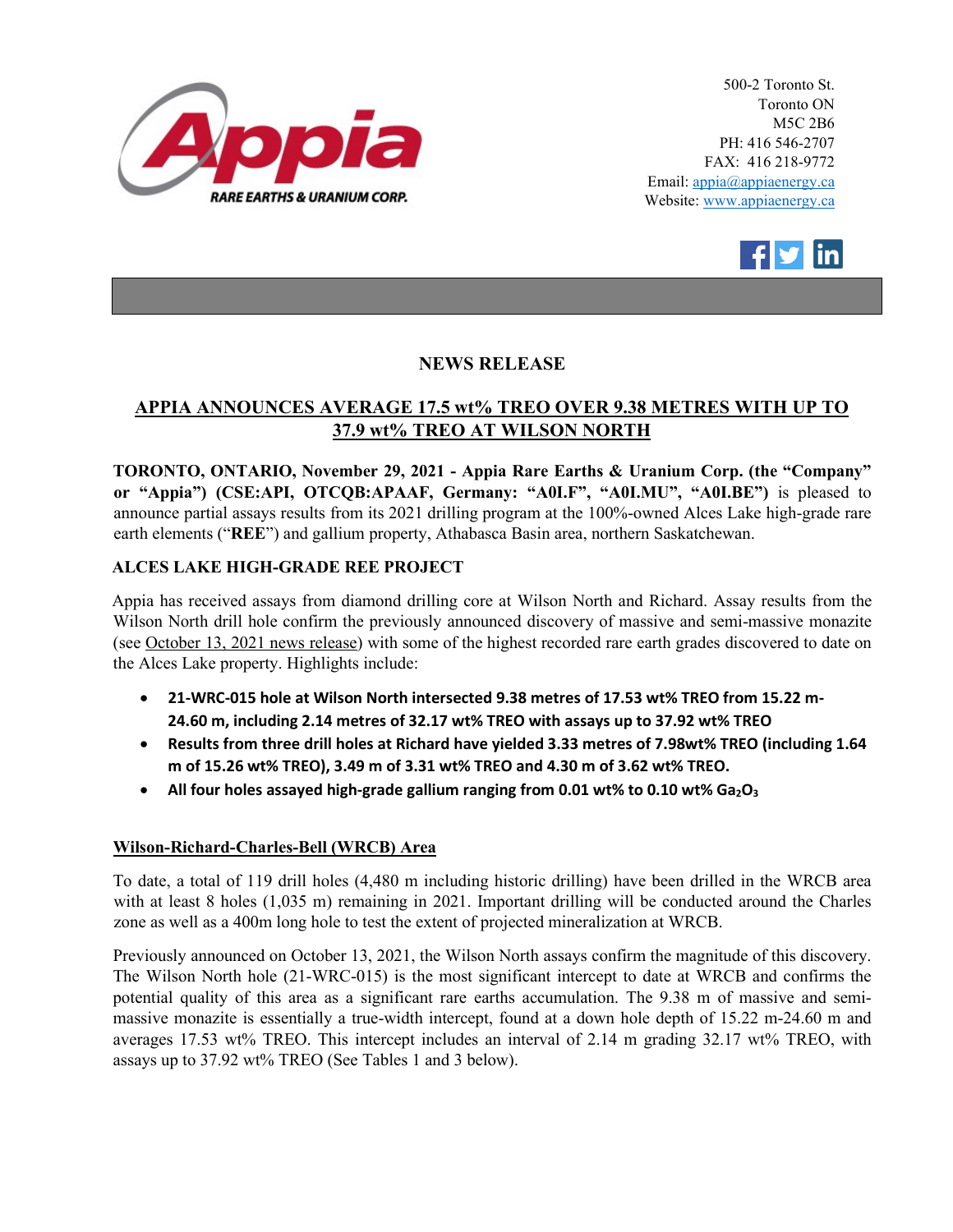Frederick Kozak, President of Appia notes "The Wilson North discovery was important to confirm the continuity of WRCB REEs and confirms Appia's geological understanding as this discovery is further delineated. The intercept from 21-WRC-015 is high-grade, but most importantly, its width is far superior to any previous intercept at Alces Lake, which continues to confirm the potential of this discovery area."



**Figure 1- Geological surface map of WRCB area showing drilling progress to date.**

In additional to the Wilson North assay results, Appia is pleased to announce results from the Richard zone. These assay results confirm continuity of high-grade mineralization and zone orientation (Table 1). The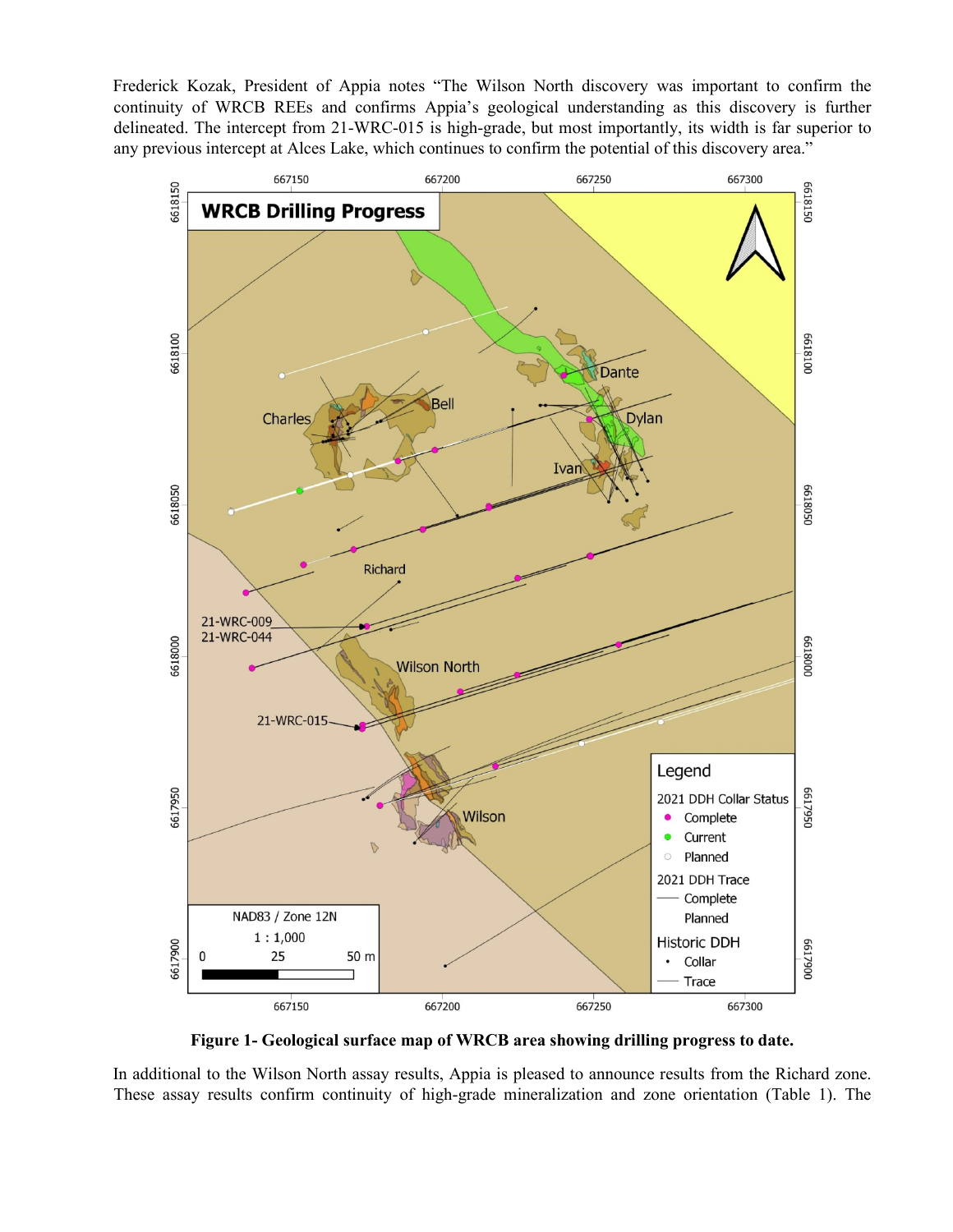intersection of both the Wilson North and Richard zones in 21-WRC-015 yields the potential for the mineralized system to produce multiple parallel stacked zones.

|                |                     |             |           |              |                    |                                          | <b>Including</b> |       |              |                       |                                       |  |  |  |  |
|----------------|---------------------|-------------|-----------|--------------|--------------------|------------------------------------------|------------------|-------|--------------|-----------------------|---------------------------------------|--|--|--|--|
| <b>Hole ID</b> | Zone                | <b>From</b> | <b>To</b> | Width<br>(m) | wt%<br><b>TREO</b> | $wt\%$<br>Ga <sub>2</sub> O <sub>3</sub> | <b>From</b>      | To    | Width<br>(m) | $wt\%$<br><b>TREO</b> | wt%<br>Ga <sub>2</sub> O <sub>3</sub> |  |  |  |  |
| 21-WRC-009     | Richard             | 8.24        | 11.73     | 3.49         | 3.31               | 0.01                                     | 11               | 11.34 | 0.34         | 16.52                 | 0.04                                  |  |  |  |  |
| 21-WRC-015     | <b>Wilson North</b> | 15.22       | 24.6      | 9.38         | 17.53              | 0.05                                     | 20.61            | 22.75 | 2.14         | 32.37                 | 0.08                                  |  |  |  |  |
| 21-WRC-015     | Richard             | 34.5        | 38.8      | 4.3          | 3.62               | 0.01                                     | 37.88            | 38.8  | 0.92         | 14.6                  | 0.04                                  |  |  |  |  |
| 21-WRC-044     | Richard             | 11.15       | 14.48     | 3.33         | 7.98               | 0.02                                     | 11.38            | 13.02 | 1.64         | 15.26                 | 0.04                                  |  |  |  |  |

**Table 1 – Significant drill hole composite zones from initial 2021 assay results.**

Importantly, all four holes contained high-grade gallium consistent with previous assay results, with gallium ranging from 0.01 wt% to 0.10 wt%  $Ga_2O_3$ . High-grade gallium is considered anything greater than  $0.010 \text{ wt} \%$  Ga<sub>2</sub>O<sub>3</sub>.

**Table 2 – Drill hole details for reported intercepts.**

| Hole ID    | Easting   | <b>Northing</b> | <b>Elevation</b> | <b>Azimuth</b> | Dip | Depth  |
|------------|-----------|-----------------|------------------|----------------|-----|--------|
| 21-WRC-009 | 667174.91 | 6618010.58      | 450.84           | 73             | -55 | 117.75 |
| 21-WRC-015 | 667168.89 | 6617972.97      | 465.90           | 73             | -55 | 137    |
| 21-WRC-044 | 667174.91 | 6618010.58      | 450.84           |                | -90 | 27.04  |

#### **Table 3 – Assay Results for Diamond Drill Holes – see attached table at end of news release**

The Company is fully-funded for the 2021 program and all required permits for the exploration activities are in-hand.

With the largest exploration and diamond drilling program in the Company's history nearing completion in 2021, exploration results will be released as received and analyzed by the Company. Analysis of the summer exploration and drilling program will follow and may lead to the preparation of an NI 43-101 (Technical Report with 3D Geophysical-geological Models) report expected near the end of 2021 or early 2022. The Alces Lake project encompasses some of the highest-grade total and critical\* REEs and gallium mineralization in the world, hosted within a number of surface and near surface monazite occurrences that remain open at depth and along strike.

The Alces Lake project is located in northern Saskatchewan, the same provincial jurisdiction that is developing a "first-of-its-kind" rare earth processing facility in Canada (currently under construction by the Saskatchewan Research Council, it is scheduled to become operational in early 2023). The Alces Lake project area is 35,682.2 hectares (88,172.7 acres) in size and is 100% owned by Appia.

\* Critical rare earth elements are defined here as those that are in short-supply and high-demand for use in permanent magnets and modern electronic applications such as electric vehicles and wind turbines (i.e: neodymium (Nd), praseodymium (Pr), dysprosium (Dy) and terbium (Tb)).

To ensure safe work conditions are met for the workforce, the Company has developed exploration guidelines that comply with the Saskatchewan Public Health Orders and the Public Health Order Respecting the Northern Saskatchewan Administration District in order to maintain social distancing and help prevent the transmission of COVID-19.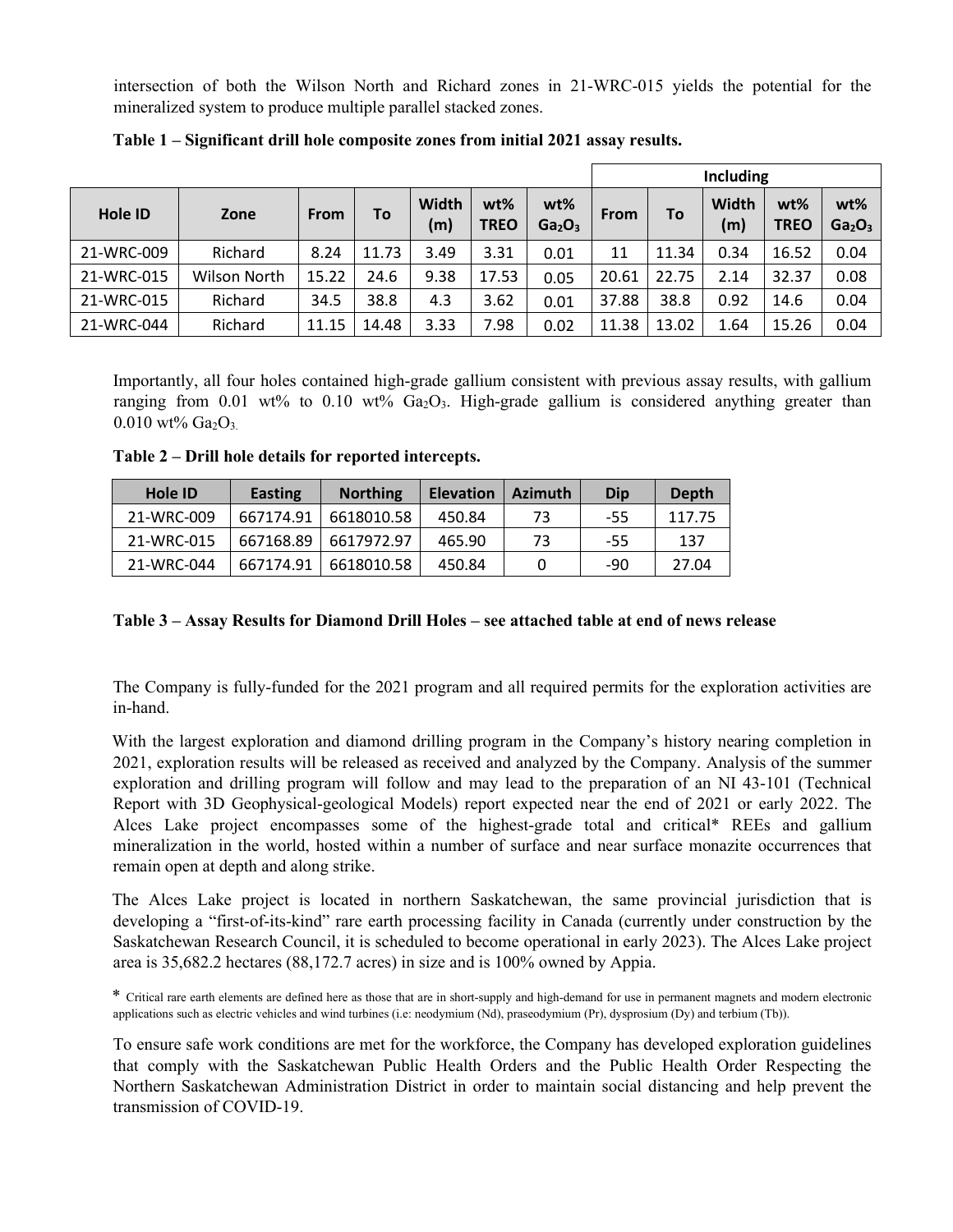All lithogeochemical assay results were provided by Saskatchewan Research Council's Geoanalytical Laboratory, an ISO/IEC 17025:2005 (CAN-P-4E) certified laboratory in Saskatoon, SK. All analytical results reported herein have passed internal QA/QC review and compilation.

The technical content in this news release was reviewed and approved by Dr. Irvine R. Annesley, P.Geo, Advisor to Appia's Board of Directors, and a Qualified Person as defined by National Instrument 43-101.

#### **About Appia**

Appia is a Canadian publicly-listed Company in the uranium and rare earth element sectors. The Company is currently focusing on delineating high-grade critical rare earth elements, gallium and uranium on the Alces Lake property, as well as exploring for high-grade uranium in the prolific Athabasca Basin on its Loranger, North Wollaston, and Eastside properties. The Company holds the surface rights to exploration for 83,706 hectares (206,842 acres) in Saskatchewan. The Company also has a 100% interest in 12,545 hectares (31,000 acres), with rare earth element and uranium deposits over five mineralized zones in the Elliot Lake Camp, Ontario.

Appia has 117.0 million common shares outstanding, 142.4 million shares fully diluted.

*Cautionary Note Regarding Forward-Looking Statements*: *This News Release contains forward-looking statements which are typically preceded by, followed by or including the words "believes", "expects", "anticipates", "estimates", "intends", "plans" or similar expressions. Forward-looking statements are not a guarantee of future performance as they involve risks, uncertainties and assumptions. We do not intend and do not assume any obligation to update these forward- looking statements and shareholders are cautioned not to put undue reliance on such statements.* 

*Neither the Canadian Securities Exchange nor its Market Regulator (as that term is defined in the policies of the CSE) accepts responsibility for the adequacy or accuracy of this release.*

For further information, please contact:

**Tom Drivas**, CEO and Director: (cell) 416-876-3957, (fax) 416-218-9772 or (email) [appia@appiaenergy.ca](mailto:appia@appiaenergy.ca)

**Frederick Kozak,** President: (cellular) 403-606-3165 or (email) [fkozak@appiaenergy.ca](mailto:fkozak@appiaenergy.ca)

**Frank van de Water**, Chief Financial Officer and Director, (tel) 416-546-2707, (fax) 416-218-9772 or (email) [fvandewater@rogers.com](mailto:fvandewater@rogers.com)